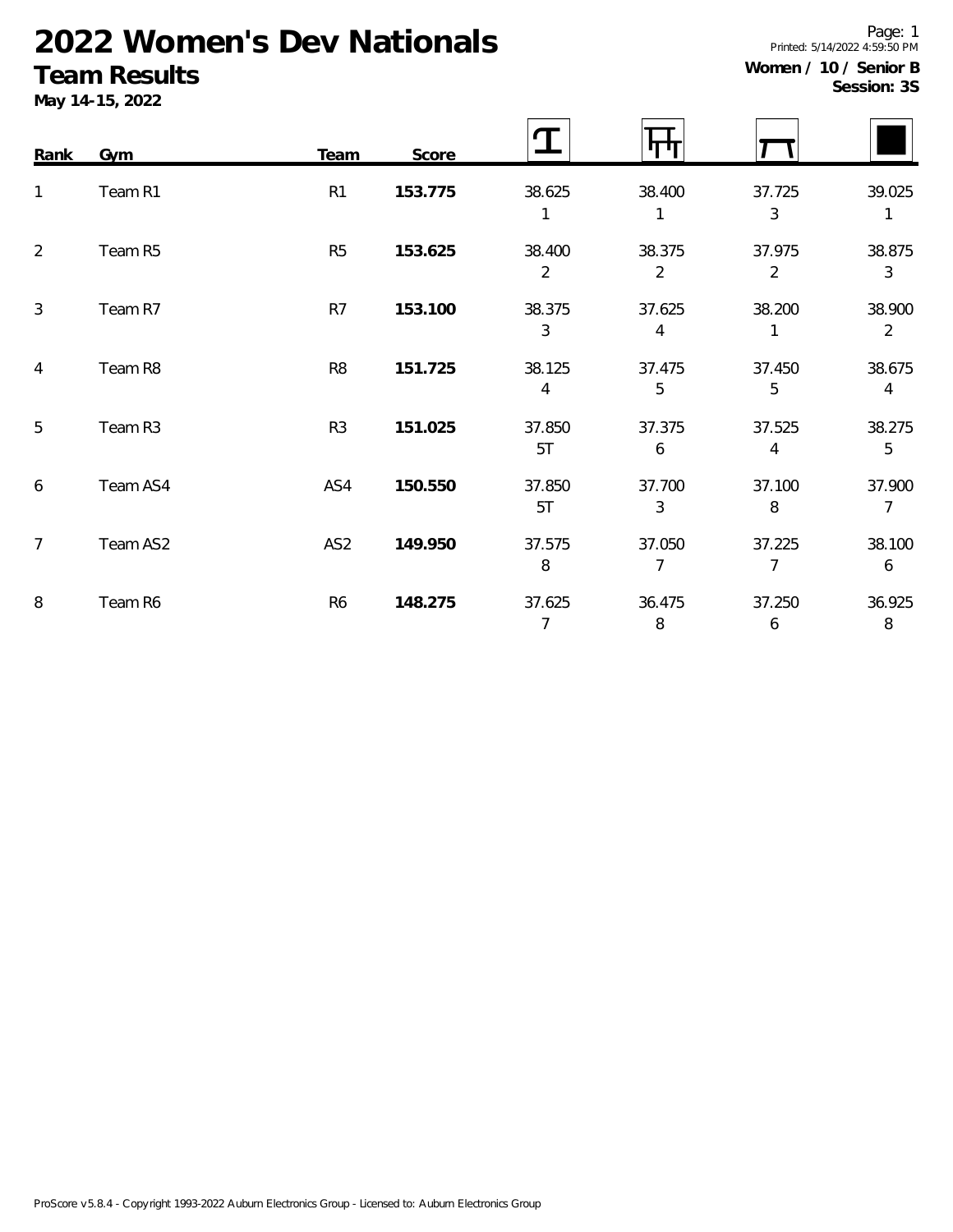#### **2022 Women's Dev Nationals Meet Results**

**May 14-15, 2022**

Judge's Signatures Page: 1 Printed: 5/14/2022 4:59:56 PM **Women / 10 / Senior B Session: 3S**

|     |     | Rank Num Name                            |                     |               |                         |                          | AA                     |
|-----|-----|------------------------------------------|---------------------|---------------|-------------------------|--------------------------|------------------------|
|     |     | Gym                                      |                     |               |                         |                          |                        |
| 1   | 264 | Chloe LaCoursiere<br>Coastal Gym CA      | 9.750<br>1          | 9.850<br>1    | 9.200<br>36T            | 9.775<br>3               | 38.575<br>$\mathbf{1}$ |
| 2T  | 534 | Kaia Tanskanen<br>Michigan Elite         | 9.525<br>16T        | 9.650<br>5T   | 9.600<br>$\overline{4}$ | 9.700<br>$11*$           | 38.475<br>2T           |
| 2T  | 187 | Brynlee Andersen<br><b>Bold UT</b>       | 9.575<br>12T        | 9.550<br>7T   | 9.650<br>3              | 9.700<br>$11*$           | 38.475<br>2T           |
| 4   | 255 | Olivia Coppola<br>Cincinnati OH          | 9.575<br>12T        | 9.675<br>4    | 9.350<br><b>16T</b>     | 9.750<br>4T              | 38.350<br>4            |
| 5T  | 296 | <b>Holly Snyder</b><br>Docksiders MD     | 9.600<br>$8*$       | 9.700<br>3    | 9.200<br>36T            | 9.750<br>$4^*$           | 38.250<br>5T           |
| 5T  | 299 | Devyn Valuch<br>Dream Xtreme CA          | 9.600<br>$8*$       | 9.500<br>$9*$ | 9.400<br>11T            | 9.750<br>$4^*$           | 38.250<br>5T           |
| 5T  | 782 | Ady Wahl<br>Zanesville Gym OH            | 9.700<br>2T         | 9.500<br>$9*$ | 9.325<br>21T            | 9.725<br>10 <sup>°</sup> | 38.250<br>5T           |
| 8   | 723 | Cadence Gormley<br>Virginia Intl         | 9.625<br>6T         | 9.650<br>5T   | 9.350<br><b>16T</b>     | 9.575<br>24T             | 38.200<br>8            |
| 9   | 123 | Kristin Lin<br>Airborne CA               | 9.550<br><b>14T</b> | 9.500<br>9T   | 9.325<br>21T            | 9.800<br>2               | 38.175<br>9            |
| 10T | 767 | Jamison Sears<br>World Class VA          | 9.625<br>6T         | 8.900<br>41T  | 9.725<br>$\mathbf{1}$   | 9.875<br>$\mathbf{1}$    | 38.125<br>10T          |
| 10T | 399 | Julia Krzywanski<br>Golden City FL       | 9.525<br>16T        | 9.475<br>13T  | 9.425<br>10             | 9.700<br>11T             | 38.125<br>10T          |
| 12  | 485 | Kaylee Bluffstone<br>La Fleur's Tampa FL | 9.650<br>4T         | 9.300<br>28   | 9.375<br>13T            | 9.750<br>4T              | 38.075<br>12           |
| 13  | 733 | Courtney McCann<br>WOGA Gym TX           | 9.500<br>21T        | 9.275<br>29T  | 9.500<br>6              | 9.750<br>4T              | 38.025<br>13           |
| 14  | 214 | Isabella Trostel<br>Buckeye Gym OH       | 9.525<br>16T        | 9.275<br>29T  | 9.700<br>2              | 9.500<br>28T             | 38.000<br>14           |
| 15  | 686 | Madisyn Anyimi<br>Technique CA           | 9.550<br>14T        | 9.500<br>9T   | 9.350<br><b>16T</b>     | 9.575<br>24T             | 37.975<br>15           |
| 16  | 593 | Eva Volpe<br>Pearland Elite TX           | 9.500<br>21T        | 9.450<br>15T  | 9.375<br>13T            | 9.625<br><b>18T</b>      | 37.950<br>16           |
| 17  | 610 | Anne Challman<br>Prestige Gym PA         | 9.450<br>31         | 9.375<br>19T  | 9.450<br>8T             | 9.625<br>18T             | 37.900<br>17           |
| 18  | 416 | Kira Bolden<br>Gym Olympica CA           | 9.700<br>2T         | 9.375<br>19T  | 9.150<br>44T            | 9.650<br>16T             | 37.875<br>18           |
| 19  | 218 | Creslyn Brose<br>Bull City Gym NC        | 9.300<br>34T        | 9.450<br>15T  | 9.325<br>21T            | 9.750<br>4T              | 37.825<br>19           |
| 20  | 474 | Genae Daniel<br>Jaycie Phelps IN         | 9.600<br>8T         | 9.350<br>22T  | 9.300<br>24T            | 9.425<br>36T             | 37.675<br>20           |
| 21  | 211 | Natalie Martin<br>Buckeye Gym OH         | 9.500<br>21T        | 9.550<br>7T   | 8.900<br>50             | 9.700<br>11T             | 37.650<br>21           |
| 22  | 443 | Logan Buckmon<br>Hill's Gym MD           | 9.525<br><b>16T</b> | 8.825<br>44   | 9.550<br>5              | 9.600<br>22T             | 37.500<br>22           |
| 23  | 508 | Sophia Nguyen<br>Legacy Gym MN           | 9.475<br>27T        | 9.350<br>22T  | 9.200<br>36T            | 9.450<br>32T             | 37.475<br>23           |
| 24T | 751 | Haley Havenor<br>World Champions TX      | 9.175<br>44T        | 9.175<br>35T  | 9.375<br>13T            | 9.550<br>26T             | 37.275<br>24T          |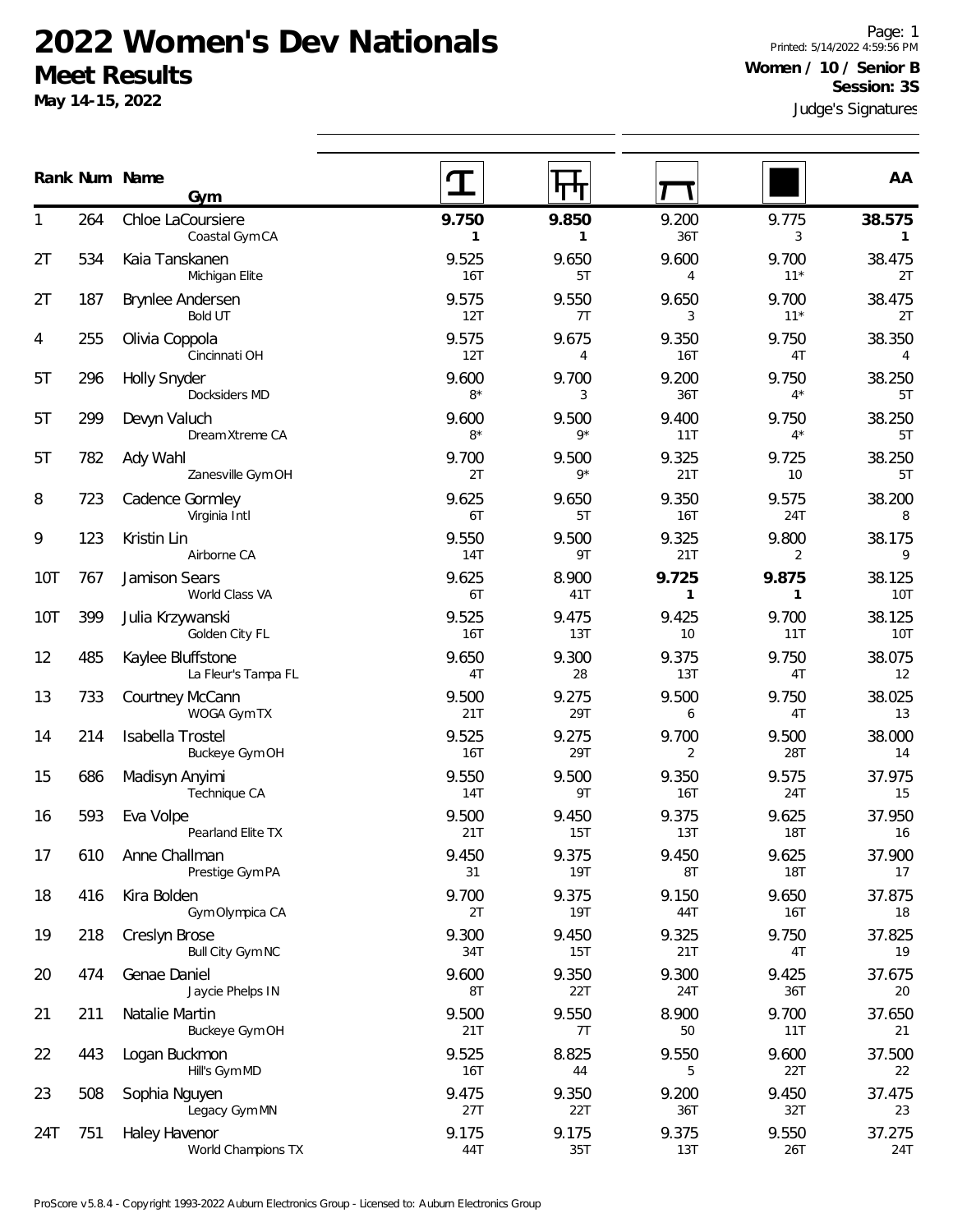## **2022 Women's Dev Nationals Meet Results**

**May 14-15, 2022**

Page: 2 Printed: 5/14/2022 4:59:56 PM **Women / 10 / Senior B Session: 3S**

|     |     | Rank Num Name<br>Gym                          |                     |              |                         |                     | AA            |
|-----|-----|-----------------------------------------------|---------------------|--------------|-------------------------|---------------------|---------------|
| 24T | 434 | Jordan Barrow<br>Gymstars TN                  | 9.475<br>27T        | 9.200<br>34  | 9.175<br>41T            | 9.425<br>36T        | 37.275<br>24T |
| 26T | 240 | Ashley Gallen<br>Capital Gym TX               | 9.525<br><b>16T</b> | 9.050<br>38  | 9.275<br>27T            | 9.250<br>46T        | 37.100<br>26T |
| 26T | 472 | Mary Rose Bellan<br>JamJev Gym AL             | 9.175<br>44T        | 9.425<br>17  | 9.200<br>36T            | 9.300<br>43T        | 37.100<br>26T |
| 28T | 637 | Maggie Holman<br>SGA Gym NC                   | 8.750<br>59         | 9.350<br>22T | 9.300<br>24T            | 9.675<br>15         | 37.075<br>28T |
| 28T | 729 | Donilyssa Dominguez<br>WOGA Gym TX            | 9.275<br>36T        | 9.325<br>25T | 9.175<br>41T            | 9.300<br>43T        | 37.075<br>28T |
| 30T | 620 | Leah Wall<br>Queen City OH                    | 9.300<br>34T        | 9.275<br>29T | 8.775<br>54             | 9.625<br>18T        | 36.975<br>30T |
| 30T | 342 | Isabella Ferraccio<br>First State DE          | 9.500<br>21T        | 9.250<br>32T | 8.750<br>55             | 9.475<br>30T        | 36.975<br>30T |
| 32  | 245 | Alyssa Kramer<br>Centre Elite PA              | 9.075<br>50         | 8.750<br>45T | 9.475<br>$\overline{7}$ | 9.650<br>16T        | 36.950<br>32  |
| 33T | 359 | Maddison Reidenbach<br>Flips Gym MN           | 9.600<br>8T         | 8.700<br>47  | 9.025<br>48T            | 9.600<br>22T        | 36.925<br>33T |
| 33T | 382 | Mikayla Brown<br>Georgia Elite                | 9.250<br>39T        | 8.900<br>41T | 9.275<br>$27*$          | 9.500<br>28T        | 36.925<br>33T |
| 33T | 317 | Marisa Prock<br>Emerald City WA               | 9.175<br>44T        | 9.000<br>39  | 9.275<br>$27*$          | 9.475<br>30T        | 36.925<br>33T |
| 36  | 153 | Jordan Napolitano<br>Apex Gym NY              | 9.200<br>41T        | 9.400<br>18  | 9.175<br>41T            | 9.125<br>51         | 36.900<br>36  |
| 37  | 209 | Lucy Warren<br>Bronco Elite ID                | 9.250<br>39T        | 9.075<br>37  | 9.300<br>24T            | 9.225<br>48         | 36.850<br>37  |
| 38  | 146 | Olivia Dylnicki<br>Apex Gym NY                | 9.125<br>49         | 9.475<br>13T | 9.025<br>48T            | 9.150<br>50         | 36.775<br>38  |
| 39  | 704 | Claire Robbins<br>Triad Gym IA                | 9.275<br>36T        | 8.750<br>45T | 9.350<br>16T            | 9.375<br>39         | 36.750<br>39  |
| 40  | 667 | <b>Bella Ross</b><br>Sonshine Gym NC          | 9.050<br>51         | 8.925<br>40  | 9.125<br>46             | 9.625<br><b>18T</b> | 36.725<br>40  |
| 41  | 700 | Grace Marra<br>Towers Gym NY                  | 9.475<br>27T        | 8.425<br>54  | 9.450<br>8T             | 9.350<br>40T        | 36.700<br>41  |
| 42T | 411 | <b>Elliot Goldsmith</b><br>Gym Chattanooga TN | 9.475<br>27T        | 8.625<br>49  | 8.825<br>51T            | 9.550<br>26T        | 36.475<br>42T |
| 42T | 238 | Ginger Richards<br>Capital Gym NTC VA         | 8.925<br>56         | 8.850<br>43  | 9.275<br>27T            | 9.425<br>36T        | 36.475<br>42T |
| 44  | 639 | Alina Markutsya<br>SUCCESS Gym IA             | 9.000<br>53T        | 9.375<br>19T | 9.200<br>36T            | 8.875<br>52T        | 36.450<br>44  |
| 45T | 265 | Stephanie Alvine<br>Coastal Realm WA          | 9.500<br>21T        | 8.650<br>48  | 8.825<br>51T            | 9.450<br>32T        | 36.425<br>45T |
| 45T | 105 | Megan White<br>A2 Gym NH                      | 9.275<br>36T        | 9.175<br>35T | 9.275<br>27T            | 8.700<br>56         | 36.425<br>45T |
| 47  | 352 | Destiny Denning<br>Flip For Me NV             | 8.950<br>55         | 9.725<br>2   | 9.275<br>27T            | 8.450<br>59         | 36.400<br>47  |
| 48  | 490 | Gabi Ortiz<br>La Fleur's Tampa FL             | 9.650<br>4T         | 8.500<br>51  | 9.400<br>11T            | 8.775<br>55         | 36.325<br>48  |